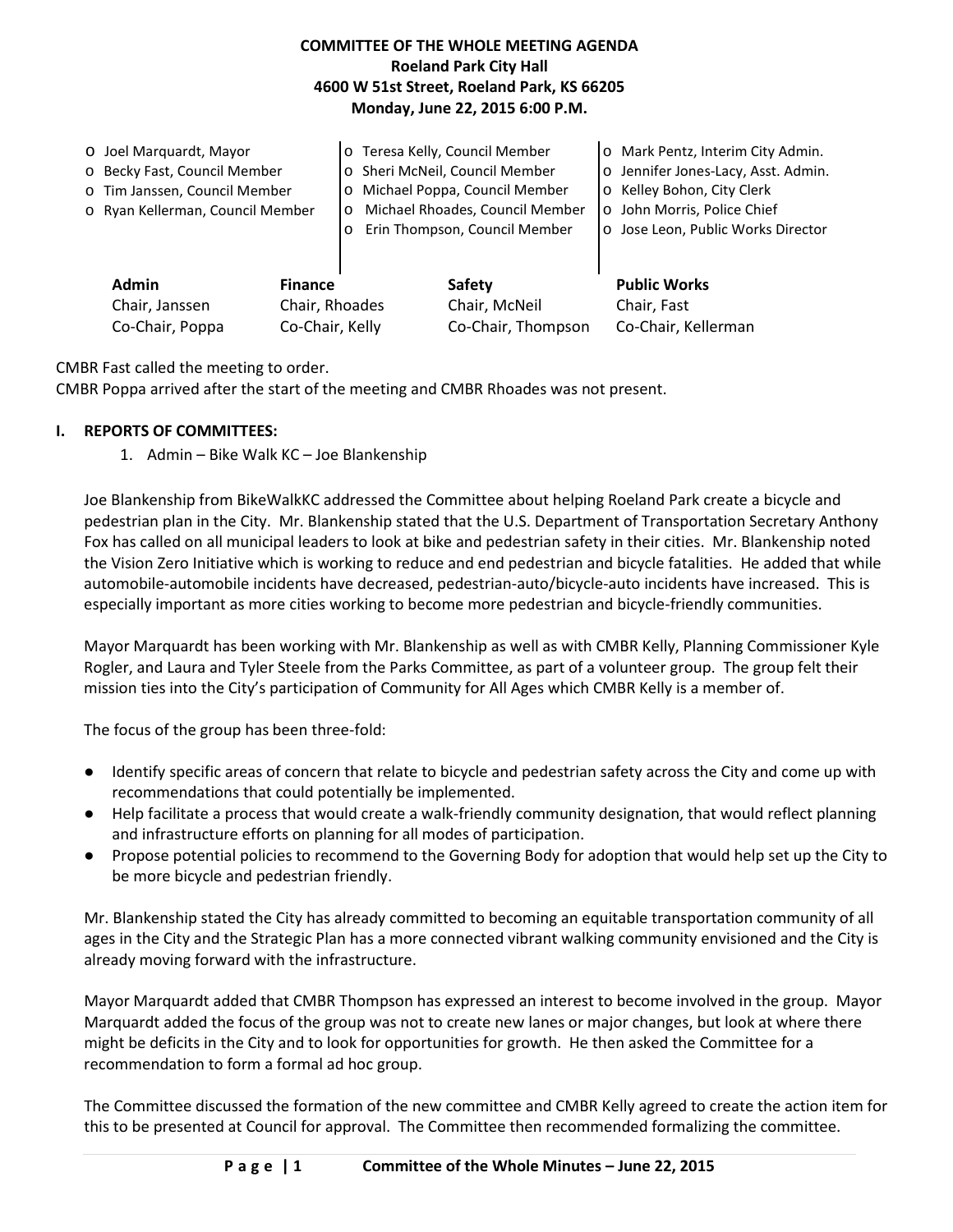2. Admin – Discussion on Date for Executive Session to Review Resumes for City Administrator

Interim Administrator Pentz has spoken with the consultant with the League of Kansas Municipalities regarding the applications for a new City Administrator. He anticipates having résumés available by Friday July 10. LKM will start reviewing the applications July  $6<sup>th</sup>$ . After their review they will identify the top 7 to 15 applicants, and deliver their top recommendations to the City by July 10<sup>th</sup>. Once received the City will distribute them to the Governing Body.

After brief discussion, the Committee decided to meet with the consultant at 6:00 p.m., July 21<sup>st</sup> to discuss the applications. Mayor Marquardt said he has been contacted by several applicants and wanted to stress the importance that all résumés and information should be kept strictly confidential.

3. Finance – Discussion of Proposed FY 2016 Budget

Interim Administrator Pentz has met with the Finance Committee and staff to add address any specific line item questions. CMBR Kelly added that staff is available to any Councilmember that would like to ask questions prior to budget meetings, so that everyone is prepared to focus on voting on the items.

## General Fund Summary

Interim Administrator Pentz spoke on the General Fund Summary. He noted that the greatest impact is with the departure of Walmart. He stated that the City of Roeland Park's policy has been to keep reserves reserve equal to approximately two months of expenditures, which is 16.7 percent and is typical for a city like Roeland Park. He noted that the projections for 2018 are 13.83 percent, but this will also be when the last payment is made on the pool facility. That will potentially free up monies to put towards the reserve fund.

## Outstanding Major Topics

# *Tree Trimming or Removal in the Right-of-Way*

Interim Administrator Pentz first addressed the second category beginning with the larger expense items. He noted the funding for adding tree care back into the budget would be new monies. The options for providing this funding would be to find a way to increase revenues, decrease spending, or tap into the reserve fund.

Mr. Pentz said it was unusual for trees to be maintained by the city and the responsibility is usually on the homeowner to maintain growth in the right-of-way of their property. He added that he will work with Public Works Director Leon in putting together more accurate numbers to reflect City care of the trees. Due to this possible budget expense, he posed the question whether this should be added to the budget with the effect of Walmart leaving.

CMBR Fast recommended the City negotiate a group rate for the citizens with regards to tree trimming. Public Works Director Leon felt that could be a possibility, but would open the City up for possible liabilities.

The Committee agreed to not put tree trimming back into the budget at this time.

# *Deputy Chief Police Position*

After meeting with the Finance Committee, Mayor Marquardt, President of the Council, Interim Administrator Pentz presented a request that Police Chief Morris and Public Works Director Leon are proposing. They are recommending adding \$12,800 in new dollars to the budget to create two positions. One would be a maintenance level position for the Public Works Department and the other will be an additional patrol officer for the Police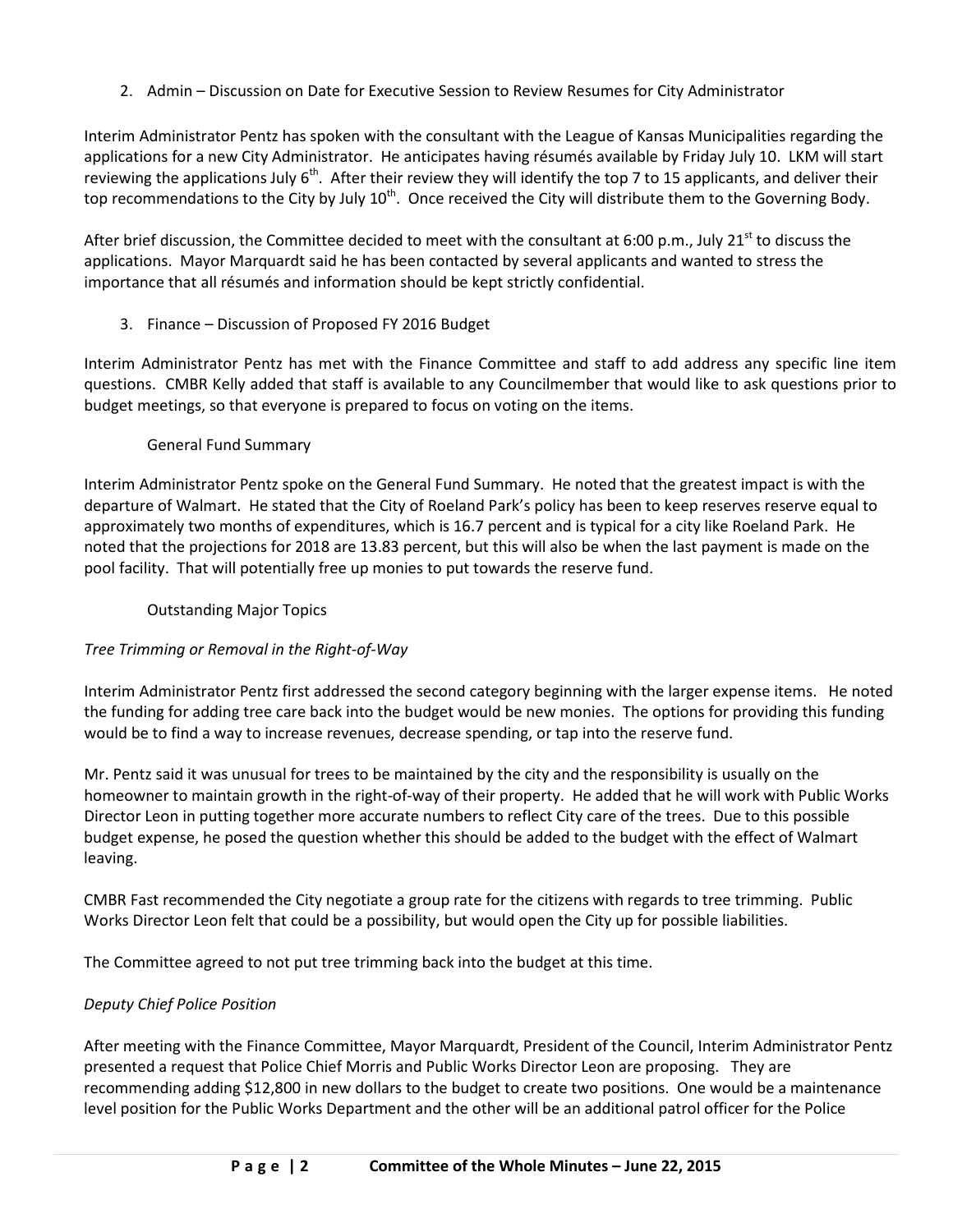Department. Mr. Pentz noted how unusual it is for a police chief and another department head to come together with a proposal that would benefit both departments in such a positive way.

Public Works Director Leon has created a position description noting that his employers are all equipment operators. This position would handle needs of his department that do not require such skills. This will give him more time and flexibility in his department.

Police Chief Morris said adding another officer will enhance his patrol division. He noted that deputy chief is largely an office position and feels that this is a waste of resources. He is also very confident in his command staff that he currently has. Chief Morris said this would be a win-win for the City.

Interim Administrator Pentz did recommend that the salary and benefits for the deputy chief be included in the budget as a placeholder even if the monies do not go towards that. He also suggesting waiting until the hiring of a new administrator before making any decisions, noting that the new administrator would like to look at the needs of the organization, make their or own assessment on how to expend the funds and to make a recommendation to the Governing Body.

The Committee agreed to the amounts for a Deputy Police Chief as a placeholder item in the budget and not make a decision until after the hiring of a new city administrator.

## *Community Event Funding/In-Kind Line Item Funding*

After a brief discussion the Committee recommended to approve an administrative line item for Community Event Funding to establish a baseline of what is spent from the Police and Public Works Departments to provide staff to serve the community events.

## *Restore Judge and Prosecutor Salaries to 2010 Levels*

CMBR Fast stressed the fact that both the judge and the prosecutor put in a lot more time than just participating at the court docket. After some discussion it was recommended to increase the salaries of both the judge and the prosecutor to the levels requested.

# *Establish a Mediation Program for Neighbor-to-Neighbor Issues*

Ms. Mootz stated she did not believe the program would be utilized very much. She noted that when the City previously had such a program through Johnson County Community College it was rarely used. CMBR Fast stated she felt mediation was a useful tool in prevent problems reaching municipal court. CMBR Thompson felt the recommendation was too broad and that there was not enough information about the mediation process. CMBR Kelly expressed her desire to see something more concrete in how the funds would be spent. The Committee also discussed where the oversight would be of the program.

Mr. Otto had previously mentioned that the \$2,000 proposed would not buy a lot of time for the program. It was recommended that staff come up with a more detailed plan. CMBR Fast said she will work on this item, but it was decided to table the item currently.

## *United Community Services*

It was noted that the last increase request made to the City was in 2013. Currently UCS is asking for a \$400 increase which will bring the City's contribution to \$3,530.

After a brief discussion of the benefits of the program in Johnson County, it was recommended to move this forward to the budget.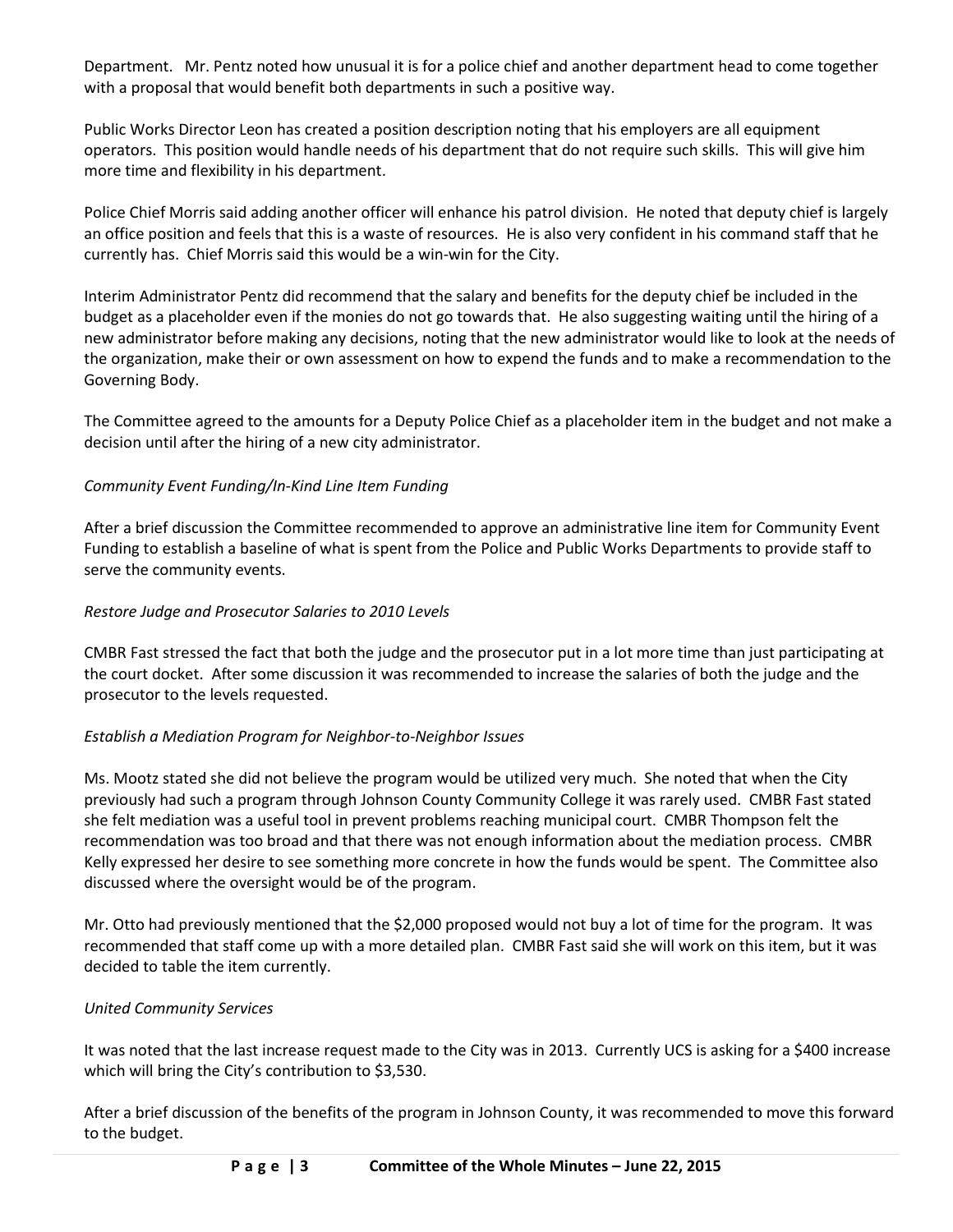## *Targeted Salary Modifications*

Ms. Jones-Lacy said she has met with CMBR Kelly and previous CMBR Gliniecki where they discussed the salaries of Roeland Park City staff. She noted they are among the lowest paid in Johnson County. She said the goal has been to bring those classifications up closer to the median. Last year directors' positions were increased and this year they are seeking to address the next largest variance between the median average in Johnson County and Roeland Park's peer cities. Currently that adjustment will affect only one police officer position, increasing to 45,000, which requires new dollars of \$1,648.

The Committee recommended the \$1,648 increase to the budget.

### *Technology Acquisition/Support for the Mayor and Council*

Interim Administrator Pentz met with Ms. Jones-Lacy, CMBR Rhoades and CMBR Kelly met to discuss this item. Mr. Pentz suggested, and CMBR Rhoades agreed, providing a technology allowance for the use of personal cell phones and computers at \$50 a month. He said it would be expected that Councilmembers would have and be available with a cell phone and/or a computer, tablet or other device to communicate if they received the allowance.

Ms. Jones-Lacy spoke with City Attorney Shortlidge, who verified with LKM that everything maintained on the device as related to City business would be subject to KORA (Kansas Open Records Act), but not records unrelated to City business. The funding of this proposal would be new money added to the budget.

The Committee agreed not to move forward with this suggestion. CMBR Fast said she would have rather have a discussion of increasing the Council's training budget. That discussion will be added to a future COW meeting.

### *Major Home Repair*

Currently the City's funding in this project is at 80 percent of one home (\$8,000). It is recommended to increase funding an additional \$2,000 to allow for major home repair for one house per year at \$10,000. Ms. Jones-Lacy noted that currently there is a wait list of 13 in Roeland Park. Last year two homes were completed on the list and only one will be completed this year. She the person waiting the longest has been on the list for just over two years. The most recently added one has been on a couple of months. These are major repairs to homes such as HVAC, electrical, concrete, foundation or roof work with the goal to bring people up to code. These are not for cosmetic home improvements or remodeling projects.

The Committee recommend to approve the \$2,000 increase.

## *Strategic Planning*

Currently there is \$18,500 in the budget for Strategic Planning. Ms. Jones-Lacy has researched the items listed in Phase I goals and assigned dollar figures to the different goals. This was presented to the Committee in the Roeland Park Strategic Plan Dashboard 2016 Budget Items.

With regard to the newsletter, City Clerk Bohon said they have changed companies and the newsletter will be published more timely.

The Committee agreed to leave the \$18,500 as a placeholder in the budget and will discuss further how those funds are to be allocated at a future Committee of the Whole meeting.

There was a brief conversation regarding the salary of the ethics attorney and a reduction in that salary with those funds used to help offset the pay increase for the judge and the prosecutor.